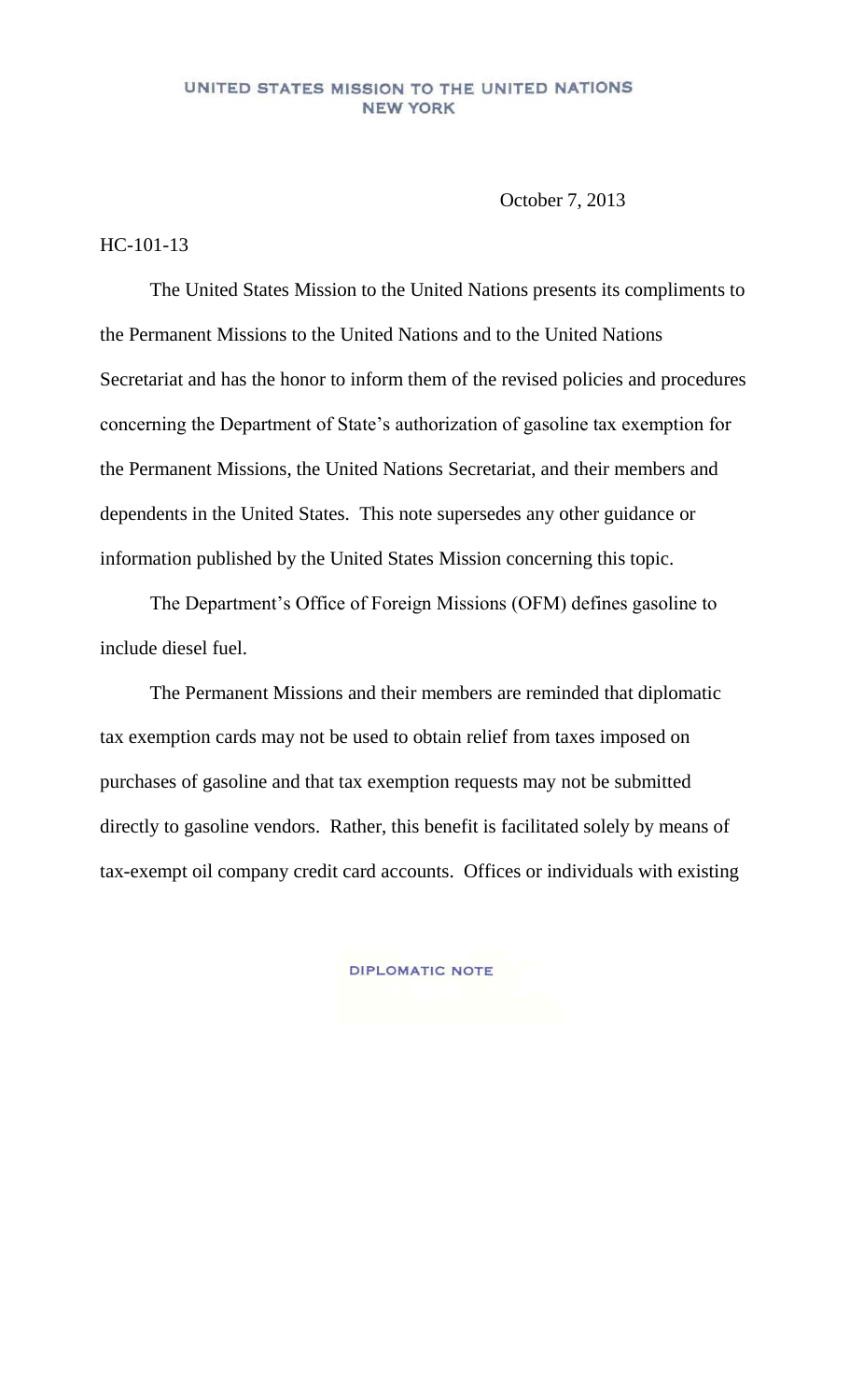"non-exempt" oil company credit card accounts are required to apply for a new account through the following procedure.

Missions and their members should submit an application for gasoline tax exemption on the Department's E-Government (E-Gov) system. Requestors must upload via E-Gov a completed business/fleet credit card application from a participating oil company. A list of participating companies and some business/fleet credit card applications are available at: [http://www.state.gov/ofm/tax/gas/.](http://www.state.gov/ofm/tax/gas/) Missions and their members located in New York must also upload via E-Gov Form FT-505.1, *Government Entity Credit Card* 

*Refund or Credit Election*. Form FT-505.1 can be found at

## [http://www.tax.ny.gov/pdf/current\\_forms/misc/ft505\\_1.pdf.](http://www.tax.ny.gov/pdf/current_forms/misc/ft505_1.pdf)

Gasoline tax exemption applications may be submitted as official or personal requests, as appropriate. Official requests must include the correct address of the mission, as well as a point of contact (who may be an employee not otherwise entitled to privileges, such as a U.S. citizen, lawful permanent resident, or someone "permanently resident in" the United States). Personal requests must include the correct name, personal identification number, and residential address for the requestor. The requestor should add a remark if his or her address has changed since previously contacting OFM. Furthermore, the address provided on the credit card application must match the mission or residence address, as